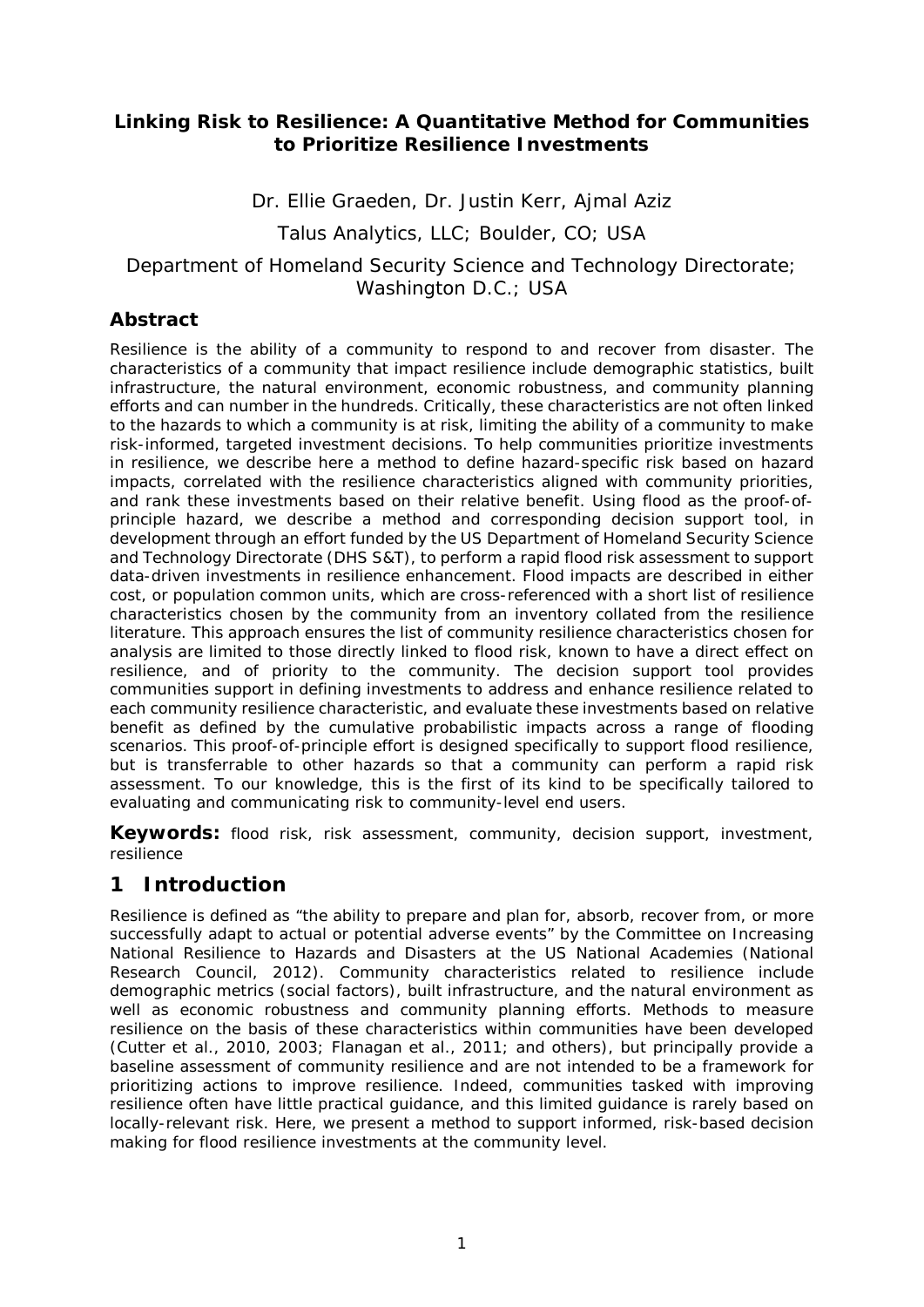Community resilience is directly linked to hazard risk. Flooding is the most frequent, widespread, and costly natural hazard in the US. Estimates place 2016 flood-related financial losses in the tens of billions of dollars (Benfield, 2015; Bevere et al., 2011) and floods caused a significant number of fatalities each year both in the US and internationally. Therefore, enhancing community flood resilience is a central focus for resilience and flood risk mitigation investments to protect lives and reduce financial losses, whether caused by smaller, more frequent floods (e.g., 10-year return interval events), or large, catastrophic flooding (e.g., 500-year return interval events).

Here we present the framework for a decision support tool, including graphics developed to communicate results and provide context for community decision makers in choosing the most effective resilience investments. This method provides communities with a datadriven approach to focus investments in resilience enhancement to efforts that address flood risks that are a priority to the community.

# **2 Methods**

## **2.1 Identification of resilience characteristics**

Community resilience characteristics were identified through a review of published literature and other open source reports. Though hundreds of community resilience indicators have been reported in the literature, we found that resilience indicators are not directly linked to underlying hazard risk faced by the community (see results in Table 1 for selected examples). Community resilience indicators identified in this literature review formed the basis for a crosswalk from flood risk to community resilience to fill this gap in available tools for investment prioritization.

| Community characteristics at risk                                                                   | Resilience characteristics (risk-resilience crosswalk)                |                                                              |
|-----------------------------------------------------------------------------------------------------|-----------------------------------------------------------------------|--------------------------------------------------------------|
| to flooding                                                                                         | <b>Population impacted</b>                                            | <b>Financial losses</b>                                      |
| Hospitals inundated                                                                                 | Number of patients to<br>relocate                                     | Cost to repair inundated<br>hospital and replace<br>contents |
| Inundated substations serving<br>population using electricity-dependent<br>medical equipment (EDME) | Population using EDME<br>without power                                | Cost to repair inundated<br>substation                       |
| Socioeconomically vulnerable<br>population in inundation zone                                       | Vulnerable population<br>requiring evacuation and<br>resource support | Cost of food and water<br>support for 3 days                 |
| Schools inundated                                                                                   | Number of students likely to<br>have education disrupted              | Cost to repair inundated<br>school                           |
| Residential building stock inundated                                                                | Population predicted to be<br>displaced                               | Cost to replace residential<br>buildings and contents        |

**Table 1. Translating flood risk profile into resilience characteristics**

### **2.2 Converting flood impacts to common units**

Using a rapid assessment flood risk modelling method, (Longenecker, et al, *in preparation*) community characteristics are prioritized. Characteristics that are at risk to the flooding events and also of greatest concern to the community, are included in the resilience characteristics defined in the literature. The relative impacts of flooding on these characteristics are defined by common units (i.e., population or cost) and calculated for a range of flooding events. For example, population impacts in the form of patient relocation from a hospital can be calculated by multiplying the number of beds by the percentage occupancy to define the number of people impacted. The cost of inundation to the same hospital can be calculated by multiplying the total cost to replace the interior of the basement and first floor by the depth damage function to determine a total cost of impact for each event type.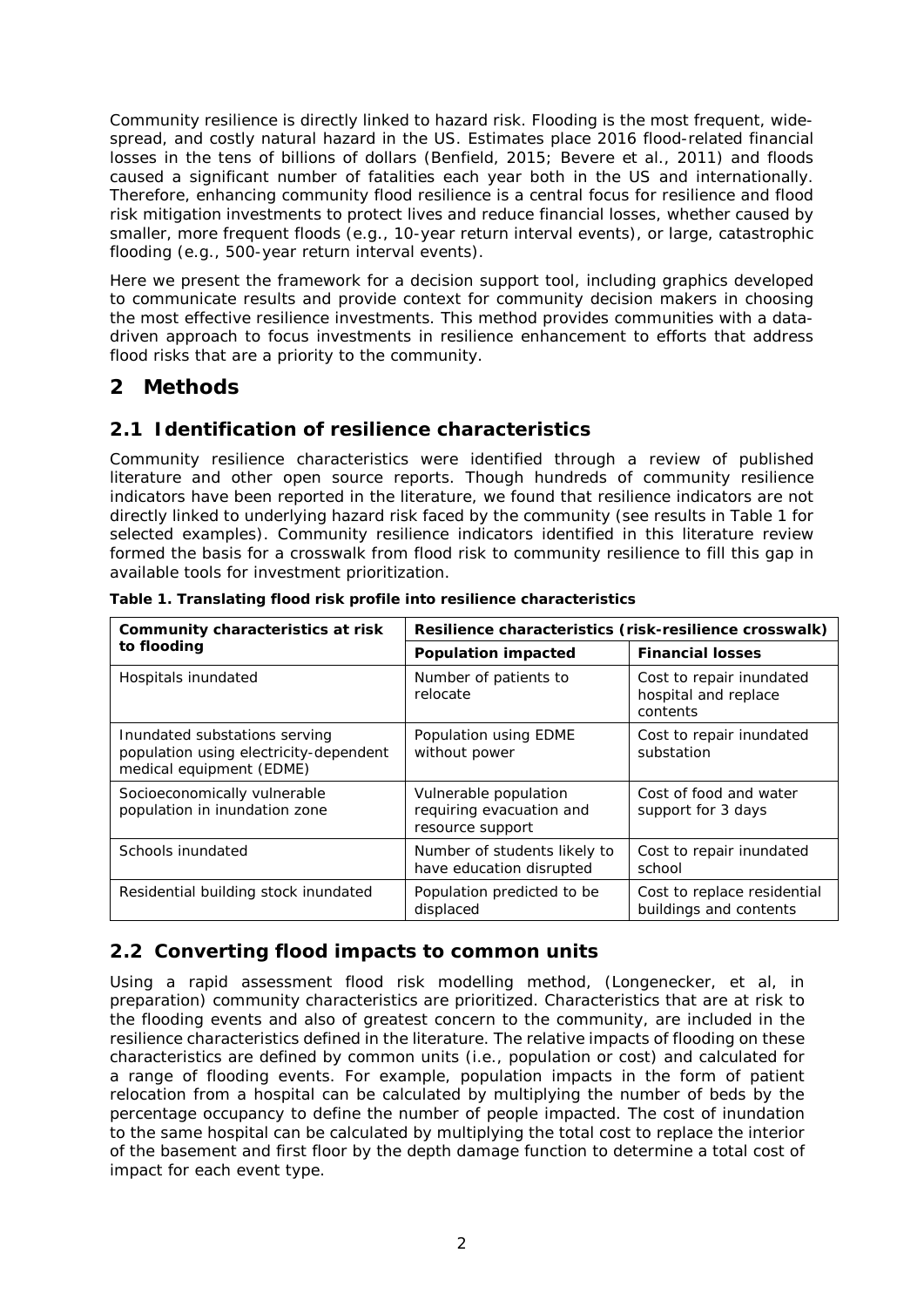### **2.3 Investment benefits calculation**

Investment benefits are calculated using a counterfactual approach that compares "before and after" flood risk for each investment. The method is designed to predict the difference in outcomes under two conditions ( $\mathcal C$  versus  $\mathcal C^*$ ) where  $\mathcal C$  is the factual (i.e., current reality) and the system operating with the hypothetical  $C^*$  is the counterfactual (i.e., the alternative reality reflecting a new resilience investment) (Bottou et al., 2013). Benefits are adjusted to account for the difference in likelihood between events using expected value decision analysis (Albright et al., 2010), a method designed specifically to assess aggregate benefit across a probabilistic range of scenarios used to inform decision-making in a wide range of fields.

The expected value of each decision  $D$  is equal to the probability-weighted sum of the outcomes' benefits. Here, decisions correspond to a specific investment, outcomes correspond to the benefits provided by the investment across a range of probabilistic flood events, and the expected value of the decision corresponds to the expected benefit of the investment across the cumulative risk of flood in the community. Mathematically, the expected value of decision  $D_i$ , denoted  $E[D_i]$ , is given by the equation

$$
E[D_i] = \sum_{j=1}^{2} p_i b_{i,j}
$$

where  $p_i$  is the probability of outcome  $O_i$ , and  $b_{i,j}$  is the benefit of outcome  $O_i$  under decision  $D_i$ . Additional details of how this method is used to rank and prioritize resilience investments, using flood event probability, are described in the results section below.

### **3 Results**

The list of community characteristics at risk to flooding can be extensive; likewise, the comprehensive list of characteristics associated with resilience is also large. In addition, communities have unique local priorities—some are focused on protecting a robust, small business community; some are specifically concerned about an economic hub – a factory, community college, or regional hospital; and some view themselves as a transportation hub primarily concerned with maintaining access to transportation infrastructure. By crossreferencing characteristics associated with resilience, to those at risk to flooding and aligned with community priorities, a list of target characteristics and corresponding investment strategies can be prioritized. Starting from a list of community resilience characteristics linked to the population and infrastructure at risk of flooding focuses community resilience investment efforts to where they best address flood risk.

### **3.1 Applying flood to target resilience priorities**

To assess flood risk, communities need to map predicted inundation for a range of flood event severities faced by the community, and overlay these maps with population distribution and infrastructure locations to determine predicted flood impacts across scenarios. The core requirements for inundation maps used in this method are inclusion of point-depth estimates at regular intervals (i.e., in a 10-meter by 10-meter grid) and include each of the recurrence intervals of concern to the community (e.g., 10-, 20-, 50-, 75-, 100-, 200-year floods). Potential sources of inundation maps in the US include the FEMA RiskMAP program (US National Flood Insurance Program), detailed flood studies previously conducted in the community, and local flood modelling subject matter experts using publicly available tools (e.g., models from the US Army Corps of Engineers Hydrologic Engineering Center). Population and infrastructure are available from national-level sources and by applying locally collected data. In a related effort, we are also developing a rapid flood risk model in collaboration with FEMA to directly support flood modelling required for the investment prioritization method, and improve access to flood risk information for communities that do not have ready access to flood risk assessment methods.

Figure 1 shows an example of flood modelling outputs – an inundation map with nationallyavailable infrastructure and population datasets. Impacts are described graphically on the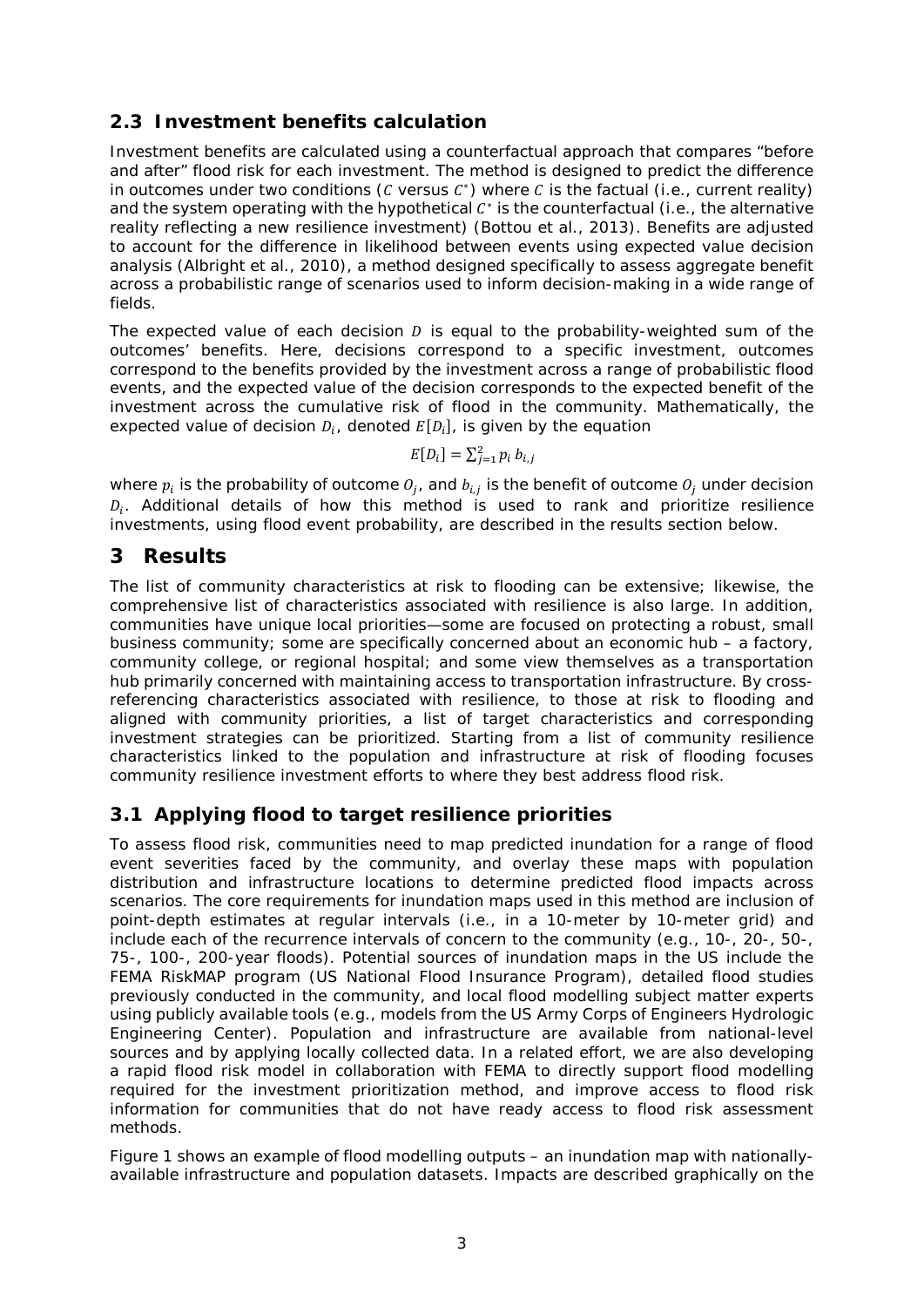map (Figure 1 A) and in a linked table (Figure 1 B) to provide additional detail. Essentially, the slider bar indicates the ability of the end user to evaluate a wide range of events, from frequent, less severe events to rare, but catastrophic events, including an overview of the impacts, as defined by the infrastructure and population affected by inundation. The primary goal of the visualization (illustraiting the risks with images) is to provide nonexperts in flood modelling an intuitive sense for the severity and impacts both to infrastructure and population for flooding events defined both by water depth above flood height and annual exceedance probability (AEP).

**Figure 1. Modelled flood impacts to infrastructure.** (A) Map of infrastructure inundated by a moderate flood (+3 feet above flood stage). Inundated infrastructure is circled in red. (B) Detailed infrastructure impacts table with inundation depths and damage to specific infrastructure.



### **3.2 Linking flood impacts to resilience in common units**

Prioritizing investments in resilience first requires quantification of flood impacts in common terms. Impacts are described in two common unit types: financial loss and population impacts (see Methods) forming the quantitative basis to compare resilience investments to address flood impacts. Financial losses are calculated for both infrastructure and population impacts. In the case of infrastructure like a hospital, investment in sandbags, relocation, or drainage ditches can prevent inundation for smaller floods or lower local inundation depths. However, wider-scale protection from a levee may be the only effective investment to protect a hospital at risk of more significant flooding. In Figure 2A, an example is shown for a community concerned with protecting the local hospital during a flood. The inset table in the graphic shows the quantified resilience characteristics for an example hospital, calculated for each flood severity, for patients needing relocation (population impacted) and repair costs (financial loss). As shown in Figure 2, investment options can alternatively be targeted to address infrastructure or populations of concern. An option to build a levee to protect a hospital is shown in Figure 2A. As shown in Figure 2B, deploying generators or planning effective evacuation routes could significantly reduce impacts to the general population or sub-populations of special concern (e.g., elderly or those reliant on electricity-dependent medical equipment-EDME).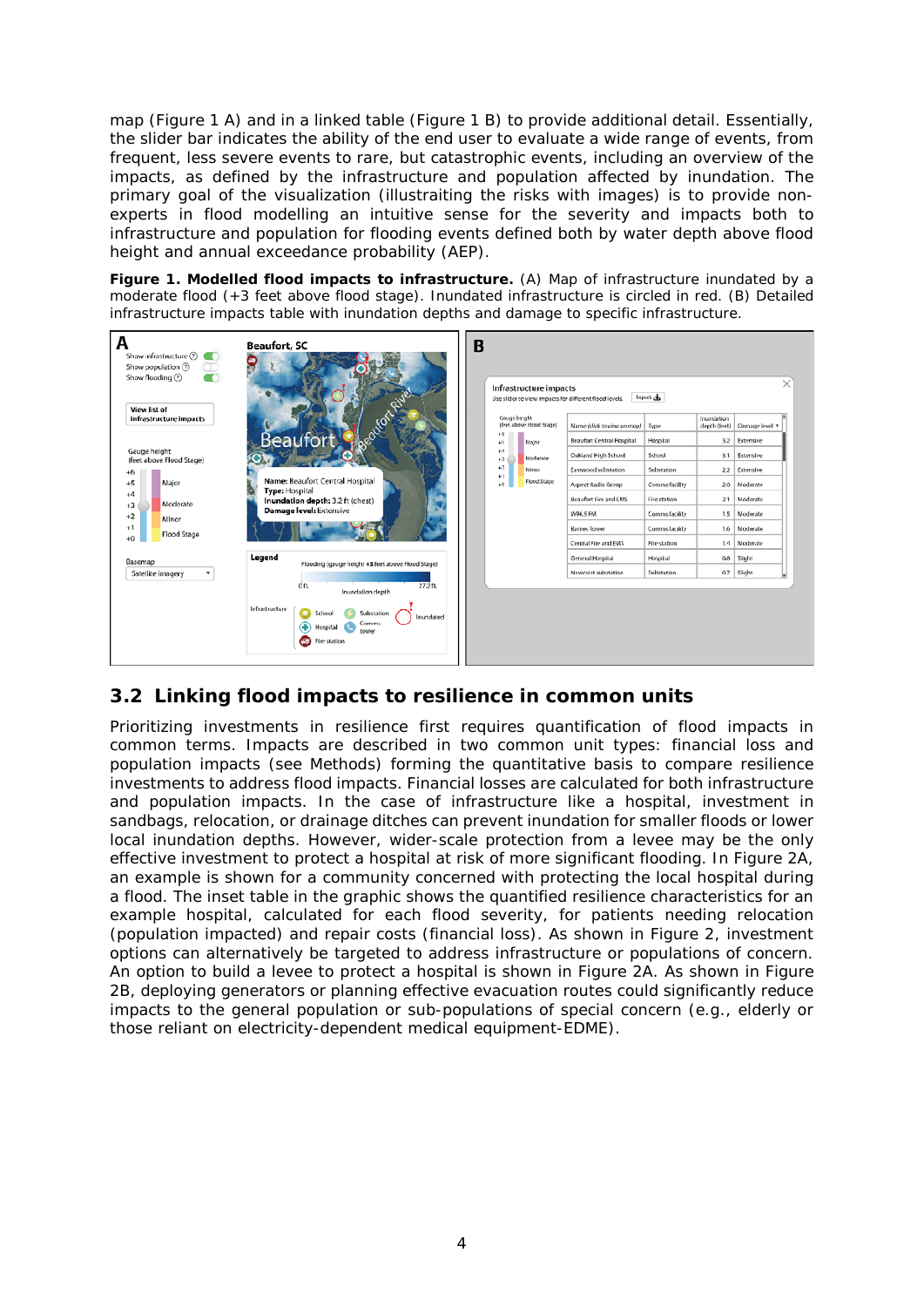**Figure 2. Defining target resilience investments for impacted infrastructure and population.** (B) The impacts to the population using electricity-dependent medical equipment (EDME) for different flood levels, and potential investment options. The option "Update evacuation plans" is selected, and the interface guides users in defining how many people are supported by the updated plan and the cost to update it.

| ⊕                           | <b>Beaufort Central Hospital</b>  |                                  |                            | $\left(\leftarrow\right)$<br>Cancel                                                                                    |
|-----------------------------|-----------------------------------|----------------------------------|----------------------------|------------------------------------------------------------------------------------------------------------------------|
|                             |                                   |                                  |                            |                                                                                                                        |
| Impacts                     |                                   |                                  |                            | <b>Investment options</b>                                                                                              |
| Flood<br>severity           | Patients<br>needing<br>relocation | Repair costs                     | Inundation<br>depth (feet) | <b>Build levee</b><br>(2)<br>$\overline{\mathbf{v}}$                                                                   |
| <b>Flood stage</b>          | $\mathbf 0$                       | \$0                              | $\mathbf 0$                | Click "Draw levee" to draw a levee near Beaufort Central<br>Hospital.                                                  |
| Minor                       | 165                               | \$10,000,000                     | $\overline{2}$             |                                                                                                                        |
| Moderate                    | 165                               | \$20,000,000                     | 3.2                        | <b>Draw levee</b>                                                                                                      |
| Major                       | 165                               | \$47,300,000                     | 3.5                        |                                                                                                                        |
|                             |                                   |                                  |                            |                                                                                                                        |
|                             |                                   | Resilience investment assessment |                            |                                                                                                                        |
| à.                          | Population using EDME             |                                  |                            | ∈<br>Cancel                                                                                                            |
| <b>Impacts</b>              |                                   |                                  | <b>Investment options</b>  |                                                                                                                        |
| Flood<br>severity           | People<br>needing                 | Cost to<br>evacuate              |                            | (2)<br>Update evacuation plans $\overline{\mathbf{v}}$                                                                 |
|                             | evacuation<br>122                 | \$14,600                         |                            | $\times$<br>Enter population supported by updated evacuation plans, cost to<br>implement updates, and click "Confirm." |
| <b>Flood stage</b><br>Minor | 401                               |                                  |                            |                                                                                                                        |
| Moderate                    | 800                               | \$48,100<br>\$96,000             |                            | Population supported:<br>Cost:                                                                                         |

## **3.3 Modelling investment benefits**

Communities can effectively improve resilience by targeting investments that also reduce risk. Figure 4 shows examples of how the method developed here can be implemented to assess risk-weighted investment benefit by iteratively modelling the effects of each target investment under a range of flood conditions. In the example shown in Figure 3, power outages due to flooding impact a subset of the population in a community with EDME populations at particular risk. This method calculates the benefit of raising a substation as the reduction in power outage impacts the EDME population for a range of flood events (e.g., different flood depths). A three foot elevation of the substation protects against a 10-year, 50-year, and 100-year flood, but not against a 200-year or larger flood.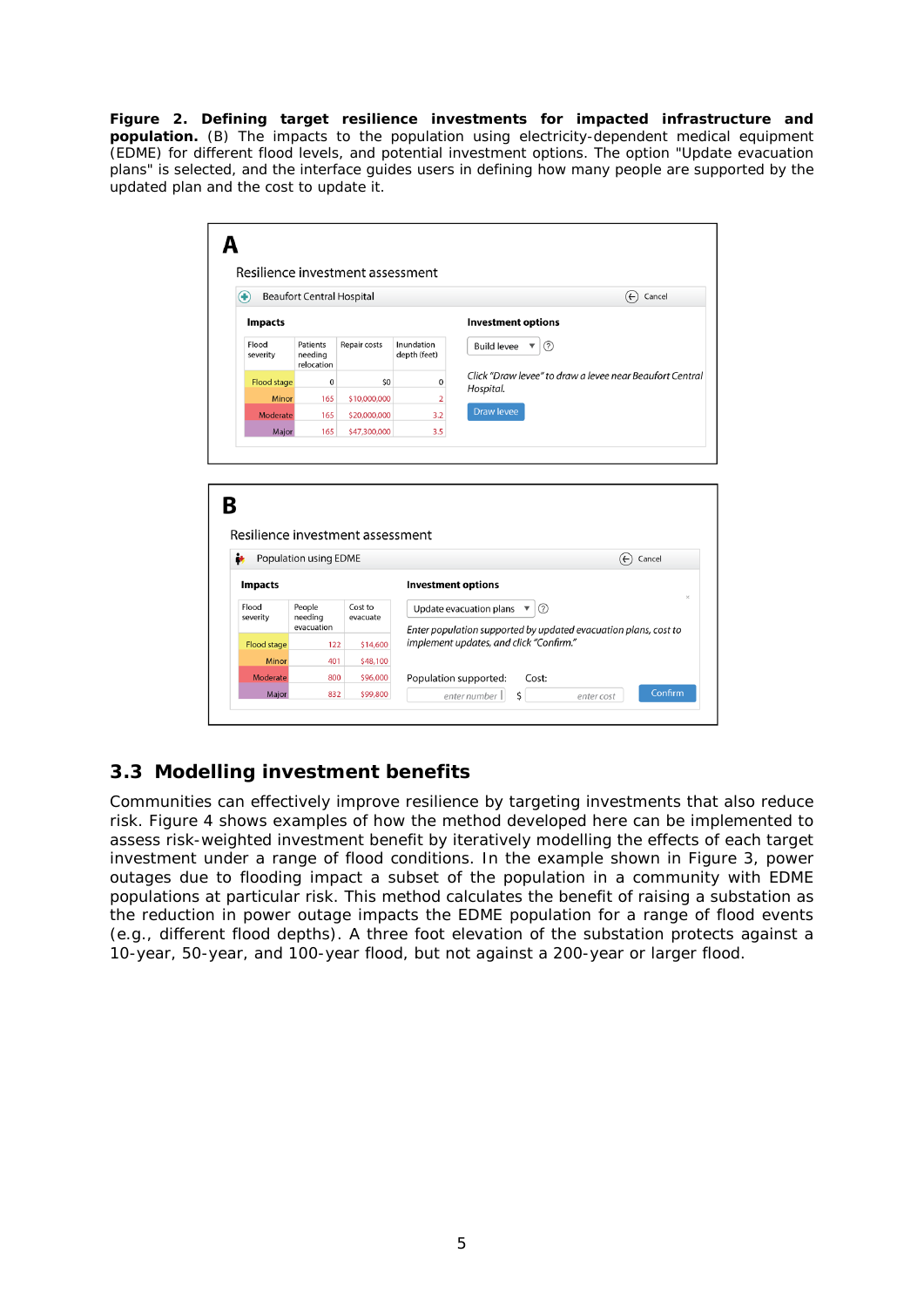**Figure 3. Population protected by investments.** (A) Map of population inundated by a moderate flood (+3 feet above flood stage). US Census tracts inundated are darker. (B) Flood impacts to population using electricity-dependent medical equipment (EDME) before and after investment. (C) Flood impacts to general population before and after investment.



Investments may reduce flood impacts either by decreasing the likelihood of the event occurring (e.g., reinforcing a dam, building or raising a levee), or by targeting specific impacts (e.g., sandbagging a specific piece of infrastructure, writing and implementing evacuation plans). Evaluating the benefit of investment in flood control structures (e.g., levee or drainage ditch) that alter the flood event itself are calculated by comparing the results of event characterization and consequence modelling to compare inundation levels and corresponding impacts. Investments related to specific populations or infrastructure protections or enhancements are calculated by comparing impacts as determined by consequence modelling alone, as there is no change in the flood event itself.

Investment benefits depend upon the severity of the flood and this method applies a riskweighting approach to calculate the aggregate benefit across flood severities. Table 2 demonstrates the risk-weighting of benefits using flood event probability. Each event is assigned a probability weight equal to the difference in AEP between that event and next event of greater severity. To produce the results in Table 2, the first-order flood risk assessment method was used to model each flood recurrence interval shown, both in the absence of a levee and after construction of a levee that protects that hospital. The hospital was not inundated by the 10-, 20-, or 50-year flood events. It was inundated by the 75-, 100-, and 200-year events, with the levee providing protection for the 75- and 100-year events, but not the 200-year event. Benefits are shown for the 75- and 100-year floods as the financial loss prevented by the levee. The levee has no financial benefit for the hospital at less severe floods because they do not cause inundation, and no benefit for the 200 year event because the hospital was inundated despite the levee. The benefits for the 75 year and 100-year floods are weighted using their respective probability weights. By applying the same method to all target investments under consideration, the risk weighting step provides a common framework to compare disparate types of investments using a common, flood risk-based estimate of investment benefits.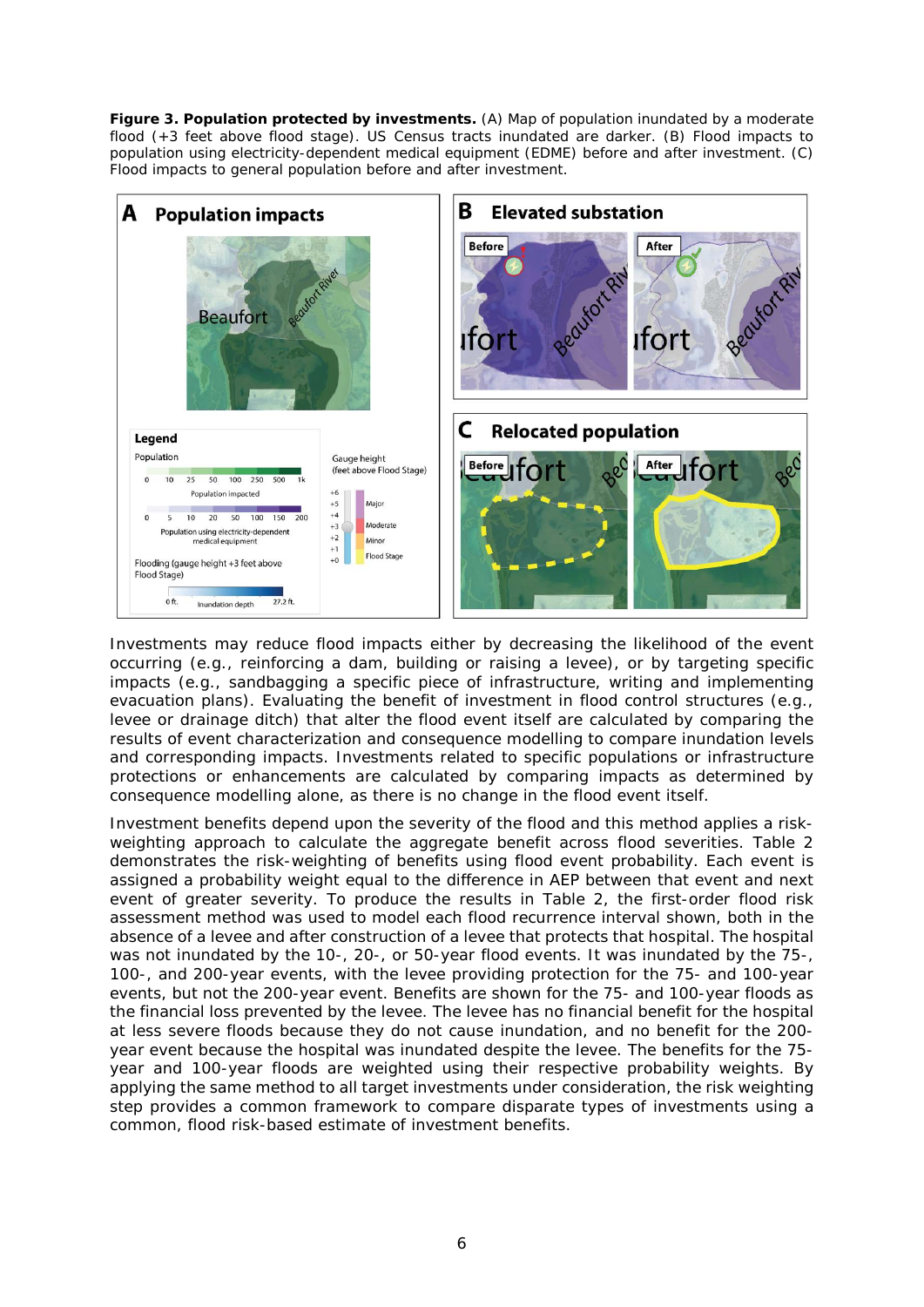| <b>Flood</b><br>recurrence<br>interval<br>(years) | <b>Flood</b><br>annual<br>exceedance<br>probability | Cost to<br>replace<br>interior<br>(no levee) | Cost to<br>replace<br>interior<br>(with<br>levee) | <b>Investment</b><br>benefits<br>(losses)<br>prevented) | Probability<br>weight | Weighted<br>investment<br>benefits |
|---------------------------------------------------|-----------------------------------------------------|----------------------------------------------|---------------------------------------------------|---------------------------------------------------------|-----------------------|------------------------------------|
| 10                                                | 0.10                                                | \$0                                          | \$0                                               | \$0                                                     | 0.050                 | \$0                                |
| 20                                                | 0.050                                               | \$0                                          | \$0                                               | \$0                                                     | 0.030                 | \$0                                |
| 50                                                | 0.020                                               | \$0                                          | \$0                                               | \$0                                                     | 0.0067                | \$0                                |
| 75                                                | 0.013                                               | \$20.0M                                      | \$0                                               | \$20.0M                                                 | 0.0033                | \$0.067M                           |
| 100                                               | 0.010                                               | \$45.5M                                      | \$0                                               | \$45.5M                                                 | 0.0050                | \$0.23M                            |
| 200                                               | 0.0050                                              | \$47.3M                                      | \$47.3M                                           | \$0                                                     | 0.0050                | \$0                                |
|                                                   |                                                     |                                              |                                                   | <b>Expected investment</b><br>benefit                   |                       | \$0.30M                            |

**Table 2. Calculating the mean weighted investment benefit (expected benefit) for a levee protecting a hospital.**

Based on modelled flood impacts, this method provides the ability for communities to link flood risk with community resilience characteristics, and develop a short list of potential investments that reflect both an assessment of what drives local flood risk, and the selection of local priorities for resilience enhancement. Once the statistical method is applied to calculate a risk-weighted sum of benefits for each target investment (Table 2), these benefits are considered on a relative scale where the investment with the greatest benefit is set to 1 and all other investments are plotted as a relative comparison either based on population or cost (Figure 4A and 4B). This format supports best practices in risk communication identified in the research literature, including limiting quantitative information to only that most relevant to the decision, using clear terminology and plain language, and driving toward the end-goal – namely selecting resilience investments (Melkonyan, 2011; National Oceanic and Atmospheric Administration, 2016; Vaughan and Buss, 1998). These results can then be applied in the context of other factors important to the local investment decision making process, including budgetary constraints, or alignment with other ongoing resilience enhancement efforts (see Figure 4C).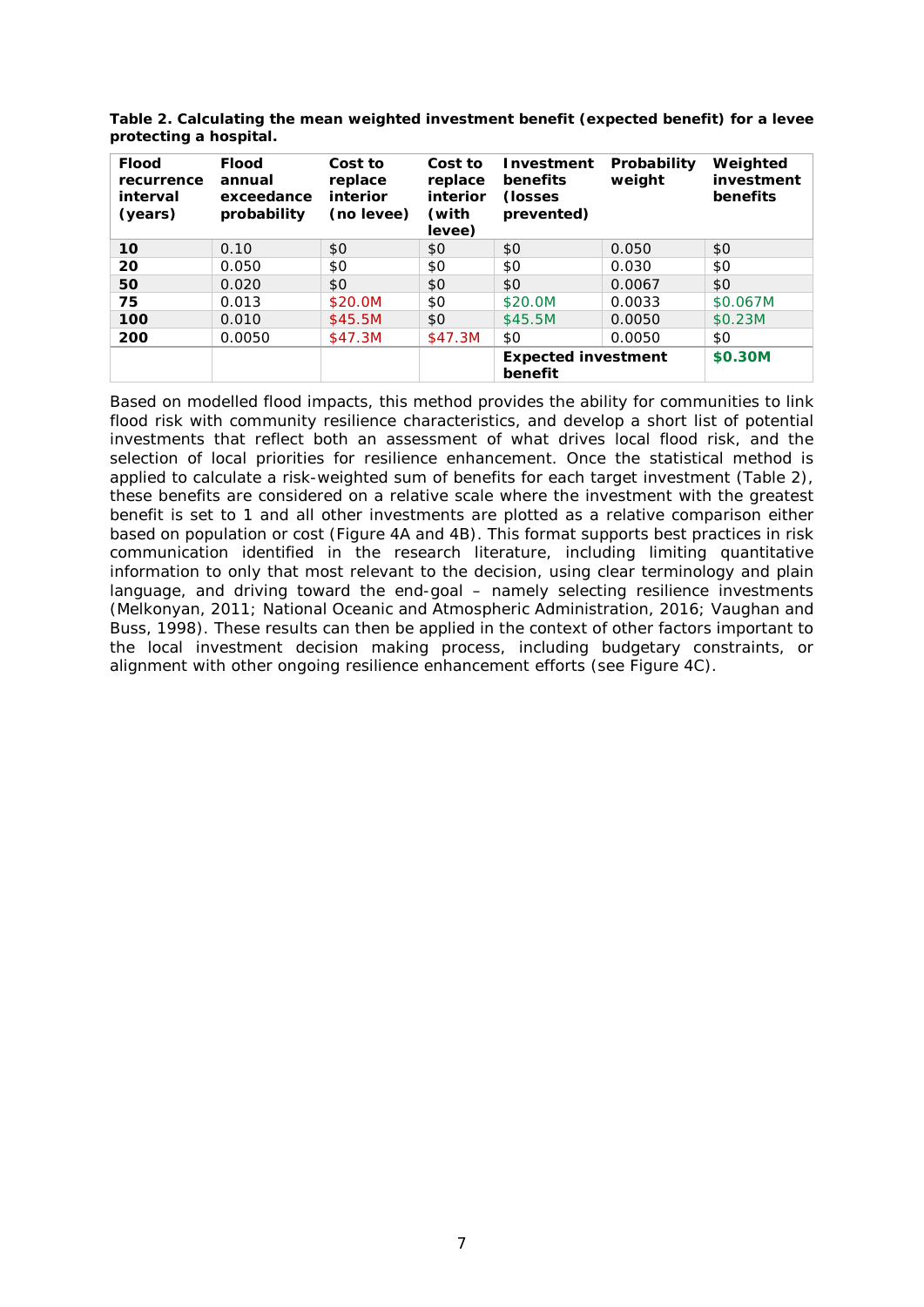**Figure 4. Ranking target investments by population benefits.** (A) Target investments are ranked by relative population benefit. Toggle to view relative benefits by population or cost not shown. (B) Detail of population benefits provided by updating evacuation plans for different flood levels. (C) The list of target investments ranked by relative population benefits, with user-provided implementation cost shown.

| Rank by population benefits $\blacktriangledown$ | Export $\mathbf{\mathbf{\mathbf{\mathsf{L}}}}$            |                                | <b>Update evacuation plans</b>    |                           |                                              |
|--------------------------------------------------|-----------------------------------------------------------|--------------------------------|-----------------------------------|---------------------------|----------------------------------------------|
|                                                  |                                                           | Flood severity                 | Population protected              |                           |                                              |
|                                                  | <b>Build "Levee A"</b>                                    | Flood stage                    |                                   | 230                       |                                              |
|                                                  |                                                           | Minor                          |                                   | 542                       |                                              |
|                                                  | $\overline{2}$<br>Update evacuation plans                 | Moderate                       |                                   | 750                       |                                              |
|                                                  |                                                           | Major                          |                                   | 750                       |                                              |
| Population<br>Benefit<br>(Relative)              | Sandbag Beaufort Central Hospital                         | Target investments (6)         |                                   |                           |                                              |
|                                                  | Sandbag Oakland High School<br>5<br><b>Raise Eastwood</b> | Investment name                |                                   | Rank $\blacktriangledown$ | Cost                                         |
|                                                  | substation                                                | <b>A</b> Build "Levee A"       |                                   |                           |                                              |
|                                                  |                                                           | Update evacuation plans<br>FZ. |                                   | 2                         |                                              |
|                                                  | 6                                                         |                                | Sandbag Beaufort Central Hospital | 3                         |                                              |
|                                                  | Write resilience plan                                     | Sandbag Oakland High School    |                                   | 4                         | \$1,200,000<br>\$2,000<br>\$3,000<br>\$2,200 |
| $0 \cdot$                                        |                                                           | Raise Eastwood substation      |                                   | 5                         | \$800,000                                    |

# **4 Discussion**

Communities worldwide have been asked to improve their resilience. The method described here is a critical proof-of-principle effort demonstrating how rapid risk analysis for a single hazard can be applied to support risk-based investment prioritization at the community level. The method, and corresponding web-based tool in development, is specifically designed to inform decisions in the absence of more robust modelling, or local subject matter expertise, and is designed to inform more in-depth analysis once a community has established initial investment priorities. This community-focused approach presents the results of a complex flood risk modelling and statistical analysis in a way that communicates these priorities to support practical decision making by members of the community and stakeholders involved in resilience and disaster planning efforts. Developed as part of the DHS S&T Flood Apex program, this method is part of an emerging set of new technologies and analytical methods, including those supported by the Flood Apex program that will enhance flood resilience and support decision making for communities, first responders, and US Federal stakeholders for flood emergencies. Though flood was used here as a proof of principle hazard, the approach is broadly applicable for other hazards for which risk assessment models are available, including earthquakes, or disease outbreaks for which epidemiological models are available.

### **References**

Albright, S.C., Winston, W., Zappe, C., 2010. Data Analysis and Decision Making. Cengage Learning.

American Hospital Directory, 2016. Individual Hospital Statistics for South Carolina [WWW Document]. URL [https://www.ahd.com/states/hospital\\_SC.html](https://www.ahd.com/states/hospital_SC.html) (accessed 7.3.17).

Benfield, A., 2015. 2015 Annual Global Climate and Catastrophe Report.

Bevere, L., Rogers, B., Grollimund, B., 2011. Natural Catastrophes and Man-made Disasters in 2010: a Year of Devastating and Costly Events.

Bottou, L., Peters, J., Ch, P., Quiñonero-Candela, J., Charles, D.X., Chickering, D.M.,